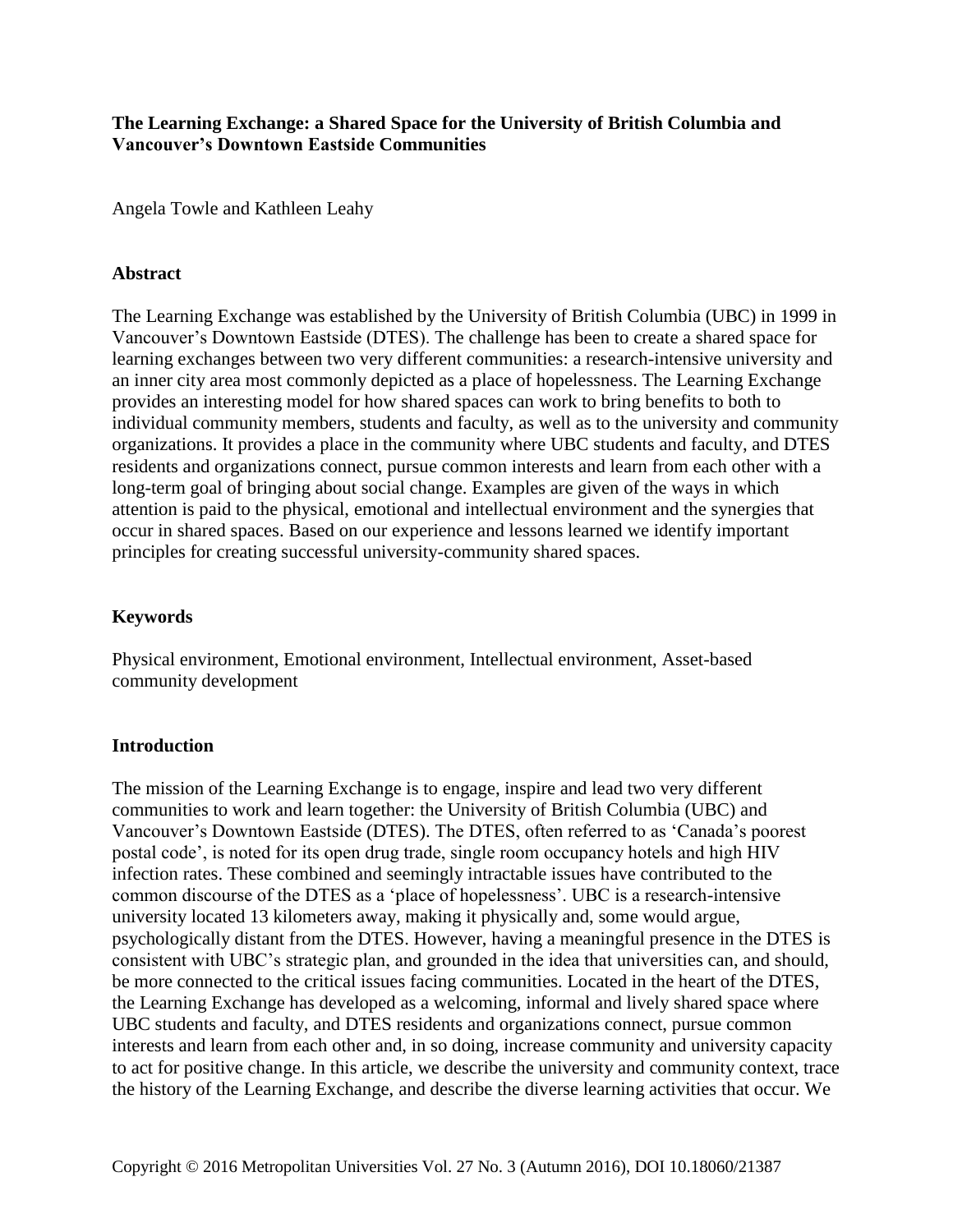then describe the physical, emotional and intellectual shared spaces, and give examples of the benefits to the university and the community, and the synergies that occur. Finally, we discuss lessons learned and identify general principles based on our experiences, and outline future directions.

## **The University of British Columbia**

UBC is a public research university with campuses and facilities in British Columbia, Canada. UBC's Vancouver campus is physically separated from the city by sea and a forested green-belt. Founded as an independent university in 1915, it is the oldest institution of higher learning in British Columbia and enrolls over 60,000 students each year, mostly in the faculties of Arts, Science, Medicine, Applied Science and the Sauder School of Business. The university consistently ranks among the top three research universities in Canada and among the 20 best public universities worldwide. The university manages the second-largest research budget of any university in Canada (over \$550 million annually). In terms of research performance, High Impact Universities 2010 ranked the university 30th out of 500 universities, and second in Canada. UBC is a member of Universitas 21, an international association of research-led institutions, as well as being the only Canadian member of the Association of Pacific Rim Universities, a consortium of 42 leading research universities in the Pacific Rim.

The university's commitment to community engagement began under the leadership of President and Vice Chancellor Martha C. Piper who in 1998 launched TREK 2000, the university's blueprint for the millennium. The concept of getting students involved in community-based activities was central to TREK 2000, inspired by the writing of Peter Drucker who argued that universities should be preparing young people to take on social responsibilities as part of their roles as participants in the knowledge society (Drucker, 1994). Drucker's argument underpinned President Piper's vision of UBC's responsibility to prepare students to be 'global citizens' and was the motivation for the establishment of the Learning Exchange (see below). Subsequently, under President Stephen Toope the commitment of UBC to serve and engage society to enhance economic, social and cultural well-being was confirmed in the 2009 strategic plan, 'Place and Promise: the UBC Plan' (University of British Columbia, 2009) in which Community Engagement is stated as one of three core commitments alongside Student Learning and Research Excellence.

# **Vancouver's Downtown Eastside**

The DTES is the historic heart of Vancouver and has a diverse, mixed and predominantly lowincome population. As defined by the City of Vancouver, the DTES consists of seven adjoining neighbourhoods each with a distinct character, population, built form and land use (City of Vancouver, 2013). For example, Gastown, Vancouver's founding neighbourhood is a major tourist attraction. It borders the Oppenheimer District, the heart of the low-income community, which has the greatest concentration of community services for vulnerable people, including Insite, Canada's first supervised drug injection site. Strathcona, one of the oldest residential neighbourhoods in Vancouver, was for many years a working class district but is now undergoing gentrification with rising housing prices. Chinatown is one of the last remaining large historic Chinatowns in North America, though traditional connections have weakened as more recent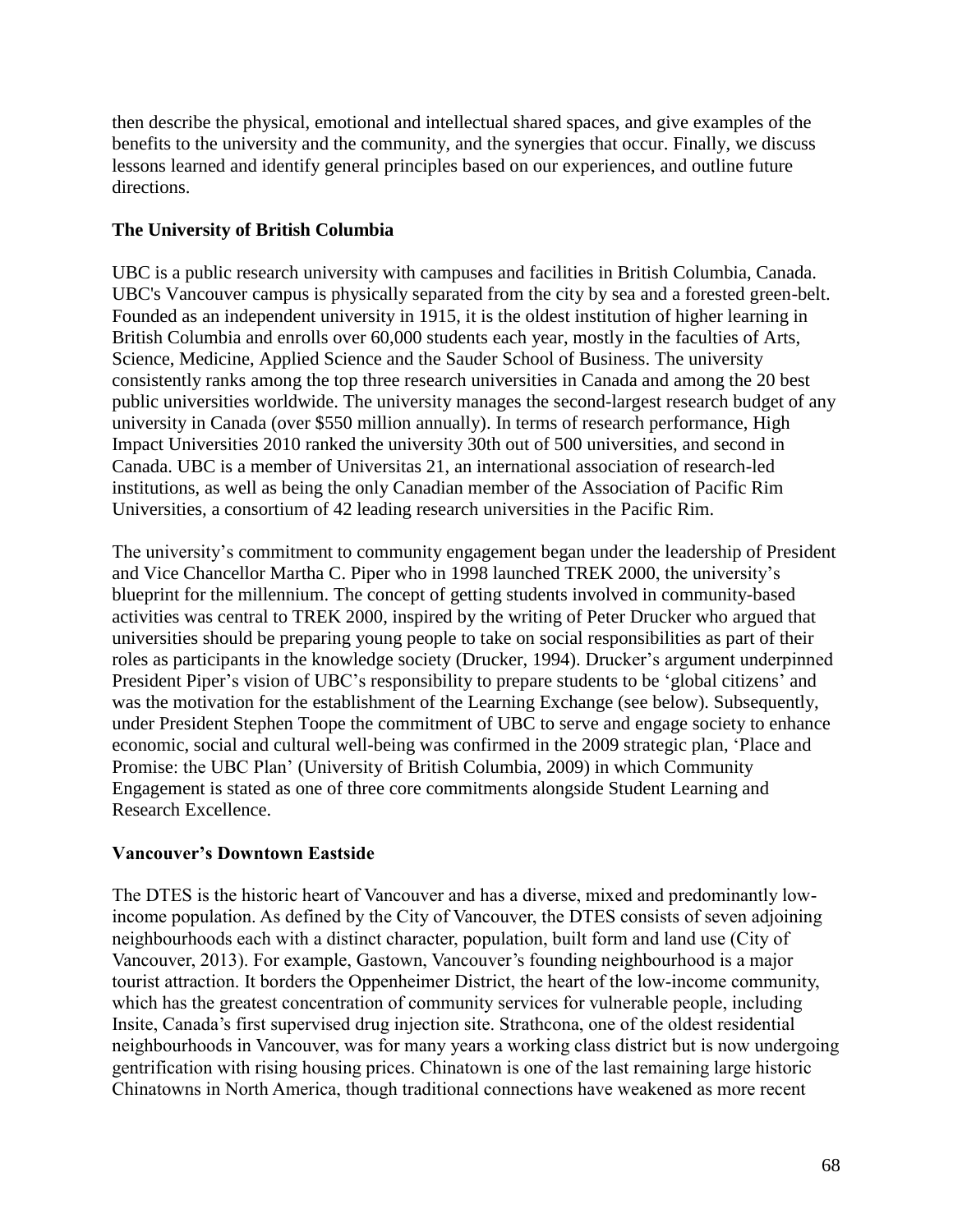generations have improved their circumstances and moved into the suburbs. The DTES is situated and linked to the City's founding Indigenous communities, including the Musqueam, Tsleil-Wauthuth and Squamish First Nations; other major ethnic groups include Japanese-Canadians, Chinese-Canadians and African-Canadians. 64% of DTES residents speak English as their main home language; Chinese (including both Mandarin and Cantonese) is the next most frequent.

More than half of the residents of the DTES are dependent on income assistance support, pensions, or charitable and social services. Many groups are considered vulnerable because they experience greater risk to health and well-being than the population as a whole. These groups include the homeless, seniors, low-income singles and families, sex workers, drug users and people with disabilities or mental illness. In addition to poverty, the challenges they face include safety, adequate and affordable accommodation, unemployment, poor nutrition, poor health, low self-esteem, a lack of well-being and connectedness, and dependency on social services and charity.

Public perception of the DTES as a place of hopelessness and danger has been shaped by the prevailing negative discourse in the media. Newspaper reports highlighting injection drug-use and/or HIV /AIDS in the DTES have contributed to the stigmatization of the area, adding to repeated derogatory descriptions of the DTES such as "an enclave of filth and desolation" as well as metaphors of the DTES as a war zone (Woolford, 2001). Visitors to Vancouver and UBC students, especially international students, are often cautioned not to go to the DTES. However, the DTES is also often regarded as one of the more close-knit, caring communities in Vancouver, and has a rich architecture and culture, the highest concentration of artists in the city, and a history of political activism (Hasson & Ley, 1994). There are, unsurprisingly, conflicts between the different communities in the DTES due to its heterogeneity. For example, some people in Chinatown feel stigmatized by the homeless people and open drug trade on their door steps, and have lobbied for the revitalization of business and higher-end housing to attract customers in ways that the affordable housing advocates feel is exclusionary. These tensions make the DTES a complex and highly charged place, where working towards possible solutions is challenging, since people do not necessarily agree what the problems are.

Because of the multifaceted social and health-related problems, and a concentration of services in the area, a huge amount of research has been done in the DTES, especially by UBC researchers. However, the prevailing perception among local people is that little has changed as a consequence. The research appears to benefit researchers rather than the community, giving research a poor reputation.

### **History of the Learning Exchange**

The Learning Exchange originated from the commitment to community engagement made as part of UBC's TREK 2000 visioning exercise. Initial consultations in the DTES in 1999 about how UBC could best develop a community presence revealed a range of opinions about the university's plans, including some skepticism and resistance. In Fall 1999, the UBC Learning Exchange TREK Program was initiated to introduce student volunteers to non-profit organizations and elementary schools in the DTES. A year later the Learning Exchange opened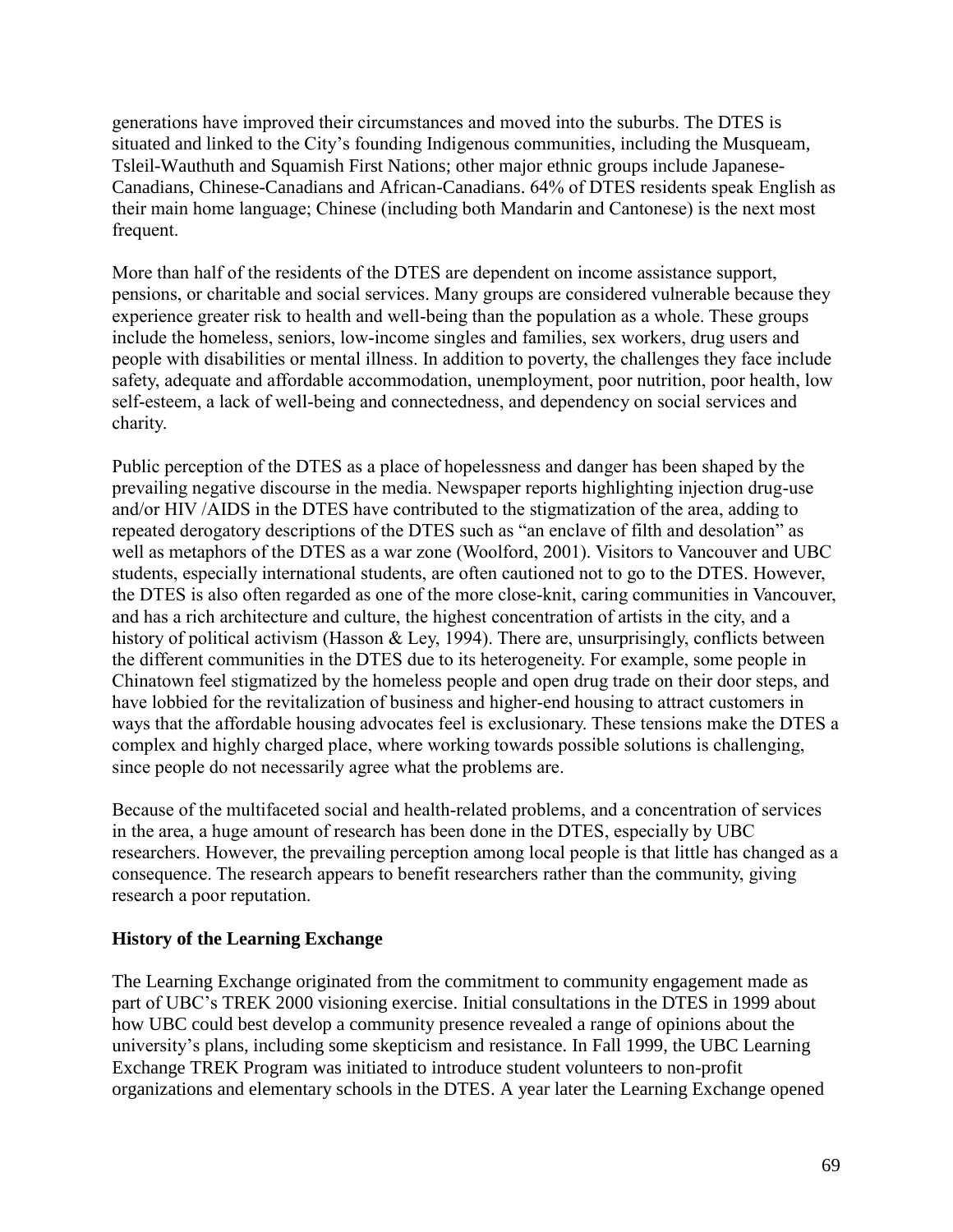its original storefront, offering free computer access as part of a federally funded network of DTES organizations to bridge 'the digital divide'. This occurred against the backdrop of the Vancouver Agreement (Anon., 2010) involving all three levels of government, initiated to address the serious social and economic situation in Vancouver's inner city at time when many in the community and the university were calling for a more integrated, holistic approach to concerns related to the DTES.

From 2001 to 2006 the Learning Exchange expanded its community-based programming and student experiential learning opportunities. Activities included the development of computer training workshops for residents and an innovative English-as-a-second-language (ESL) conversation program, designed by UBC graduate students in collaboration with local residents; a variety of free courses, talks and events were developed in collaboration with faculty and community partners. In parallel, the Learning Exchange championed the development and integration of community-service learning (CSL) into academic programs at the university, which eventually led to the creation of the UBC-Community Learning Initiative. In 2008 the Learning Exchange moved to a larger location, enabling significant expansion of the computer training and ESL programs, as well as providing an off-campus base for staff working with inner-city schools engaging with university students.

In 2011 the university moved the UBC-Community Learning Initiative out of the Learning Exchange in order to position the responsibility of engaging students in the community more broadly within the university. This severed a major link between the Learning Exchange and the university. The position of an Academic Director was created with the charge to re-establish and grow the direct link between the Learning Exchange and the university campus. Since 2012 there has been an increase in the profile and activity of the Learning Exchange in both university and DTES communities. In 2015-16 campus and community groups' space usage quadrupled, including a six-fold growth in community-based researchers' usage.

### **Summary of Activities, Participants and Outcomes**

#### Current Activities

The Learning Exchange provides year-round, core programming for community members (patrons) and students, in addition to providing an open-drop in environment for unstructured individual or group activities. The core programs are designed to respond to community needs for digital literacy and English language skills, and improve the daily lives of people in the DTES through personal development and building social networks. The core programs also provide hands on, experiential learning opportunities for UBC students.

*Learning Activities.* To respond to digital literacy needs, the Computer Drop-In program provides computer access and support four afternoons per week. Structured computer workshops and tutorials on basic computer skills and programs provide instruction on a weekly basis. The Contributing Through Computers (CTC) initiative trains members of the community to lead workshops with their peers, on site and at community partner locations throughout the DTES and beyond. The ESL Conversation Program trains and supports local residents as peer facilitators to lead conversation sessions that help people learn English and about Canadian culture and the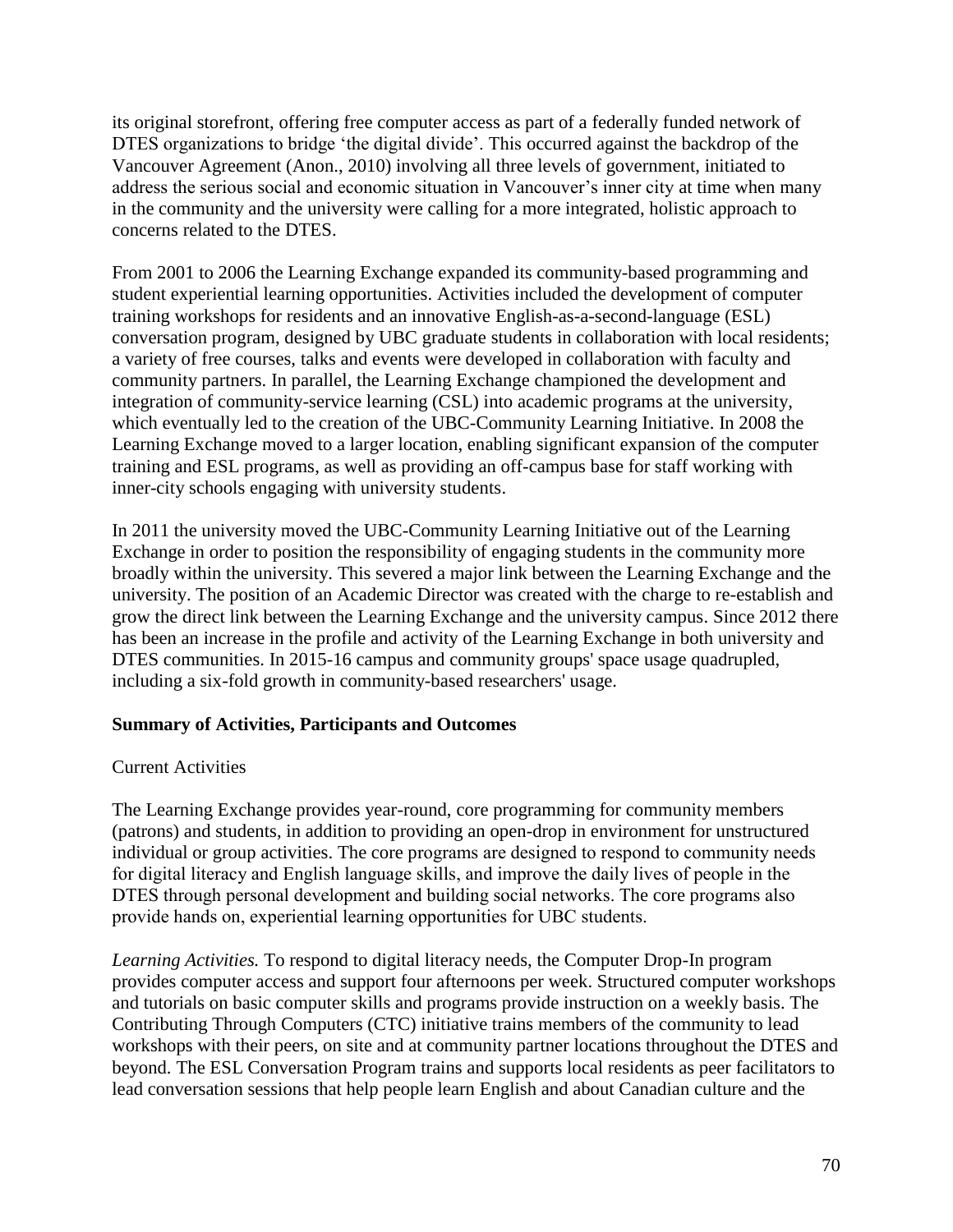local community. A new initiative, Seniors Thrive, helps seniors learn English and also promotes health and well-being by facilitating social connectedness and participation in learning. The Learning Lab offers a range of social, arts, and cultural activities and special projects and events that are appropriately scaled to support people in moving past their comfort zones, without too much pressure, while inspiring them to pursue learning in a safe environment. It responds to the growing needs of DTES residents who access the drop-in space and who are eager for more engagement and learning, but reluctant to join groups due to previous negative experiences with structured learning.

Although the core programming is coordinated by members of staff (university employees), students support and participate in these activities as paid student-staff program assistants (co-op and internships) of 6 or 12 months duration or as part of in-depth course-based activities such as practicums, assignments or projects. For example, economic students run an 'Econ Café' on hot topics in the DTES, and medical students design and deliver workshops on health-related topics to seniors. Students also participate in one-off learning experiences, including orientations to the DTES and asset-based development theory and practice. Learning objectives for students doing course-based activities are varied but most often related to translating theory into practice (the realities of the 'real world'), asset-based approaches, social justice, cultural safety and the social determinants of health, and specific skills such as relationship building, communication, and group facilitation. Many students also volunteer at the Learning Exchange, sharing particular skills such as facilitating a language class, or co-facilitating ESL classes with peer facilitators, or working with staff and patrons to gather information and create learning resources.

*Community-Based Research.* Support for community-based participatory research and knowledge exchange is a recent and growing part of our work. The 'Making Research Accessible' initiative addresses the problem that organizations and individuals in the DTES are often unable to access the primary literature. Licensing agreements for electronic journals limit access to UBC faculty and students, and as a consequence people in the community are often dependent on government reports or other secondary sources. We have created a database that contains over 600 peer-reviewed journal articles and PhD dissertations published since 2010 and a list of 40 primary investigators with active projects in the DTES. In partnership with the UBC library we are exploring ways to make this information available to the community through a searchable open access repository. We also collaborate on knowledge exchange events, bringing researchers together with members of the community.

#### Participants

*Community members.* Each of the core programs has a group of patrons who have attended regularly and consistently over a number of years. In addition, there are patrons who come for a short time, get what they need (information or a skill) and then move on. Newcomers hear about the Learning Exchange through word of mouth 'on the street'. As the Learning Exchange has become more established as part of the community we have become recognized by local people and agencies as a 'safe place'. Increasingly, patrons come to us through referrals from the many different service agencies in the DTES (over 100 in a 20-block radius), either because they need specific skills such as computer skills or English, or because there is an expectation that the Learning Exchange staff can help them find their way or take time to work with them.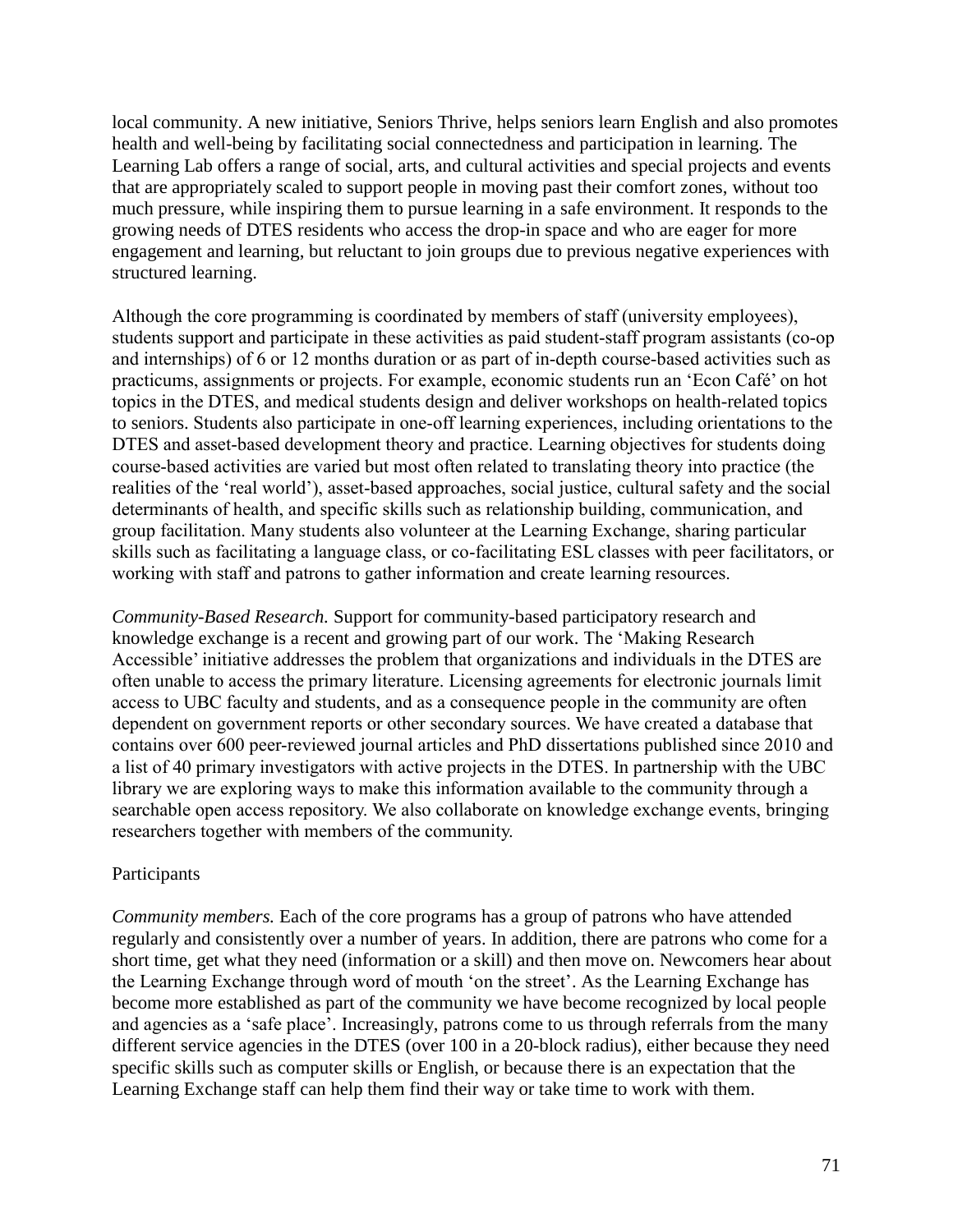The patrons who participate in the core activities reflect the diversity in the neighbourhood. 30% of drop-in programs are frequented by Indigenous people, many from across the country who are urbanized or who recently left their reserve. A high portion of men frequent the drop-in. Many of them at one time worked in the resource industries as loggers or tradesmen but with the changes in the work economy are unable to find work. Many older Chinese women come to the ESL program having worked for most of their lives in the garment industry, often doing two jobs and therefore putting off learning English; now as seniors they have more time to learn and want to connect socially. There are fewer women at the Learning Exchange and overall in public spaces in the DTES, likely due to the threat of violence that many women experience, and the real or perceived lack of safe places for their children. The discomfort that women feel at the Learning Exchange has decreased in recent times, but we are not currently set up to provide child care, which continues to be a barrier.

*Students and faculty.* Most students come to the Learning Exchange by applying for advertised student-staff or graduate research assistant positions, or as part of university courses. Student participation as part of a course requires involvement of their instructors and this has grown over the past few years as a result of targeted faculty engagement, especially in disciplines related to health, education, social sciences and arts. Students who come as volunteers often do so as a result of experiencing a class or tour of the DTES, or may find us through the website. As with the DTES community, word of mouth and referrals are important ways of widening participation among the university community.

*Outcomes*. Learning Exchange staff keep records of the numbers of patrons attending the various activities in order to demonstrate that we continue to meet needs and for the purpose of reporting to donors. For example, the Computer Drop-In program supports 45 individuals each afternoon, while the computer workshops provide instruction to over 350 individuals per year. In its first three years CTC has trained 150 facilitators, engaging more than 30 community partner organizations, and directly impacting almost 700 basic computer skills learners. The ESL Conversation Program runs 30 concurrent conversation sessions a week; each year 80-100 peer facilitators are trained and there are 500 ESL learners.

Beyond collecting numbers, there are challenges in evaluating the impact of participating in the activities on individual community members who may be wary of sharing the sort of personal information which would allow us to track their progress over time. In addition, program staff are often too busy implementing programs and supporting peer facilitators or students to also document participation systematically. Recently we have involved graduate students to assist with evaluation of the core programs. For example, a group of Masters of Public Health students taking a course on program evaluation developed practical and innovative ways to capture the impacts of the Learning Lab program. Their evaluation plan was then implemented over the course of a year by a graduate research assistant. Another group set up an evaluation framework for the Seniors Thrive initiative which has formed the basis for a three-year evaluation component that runs in parallel with, and informs, its implementation. Innovative and participatory program evaluation approaches, including arts-based methods and theatre, have been used successfully to gather, present and disseminate information about impact and lessons learned.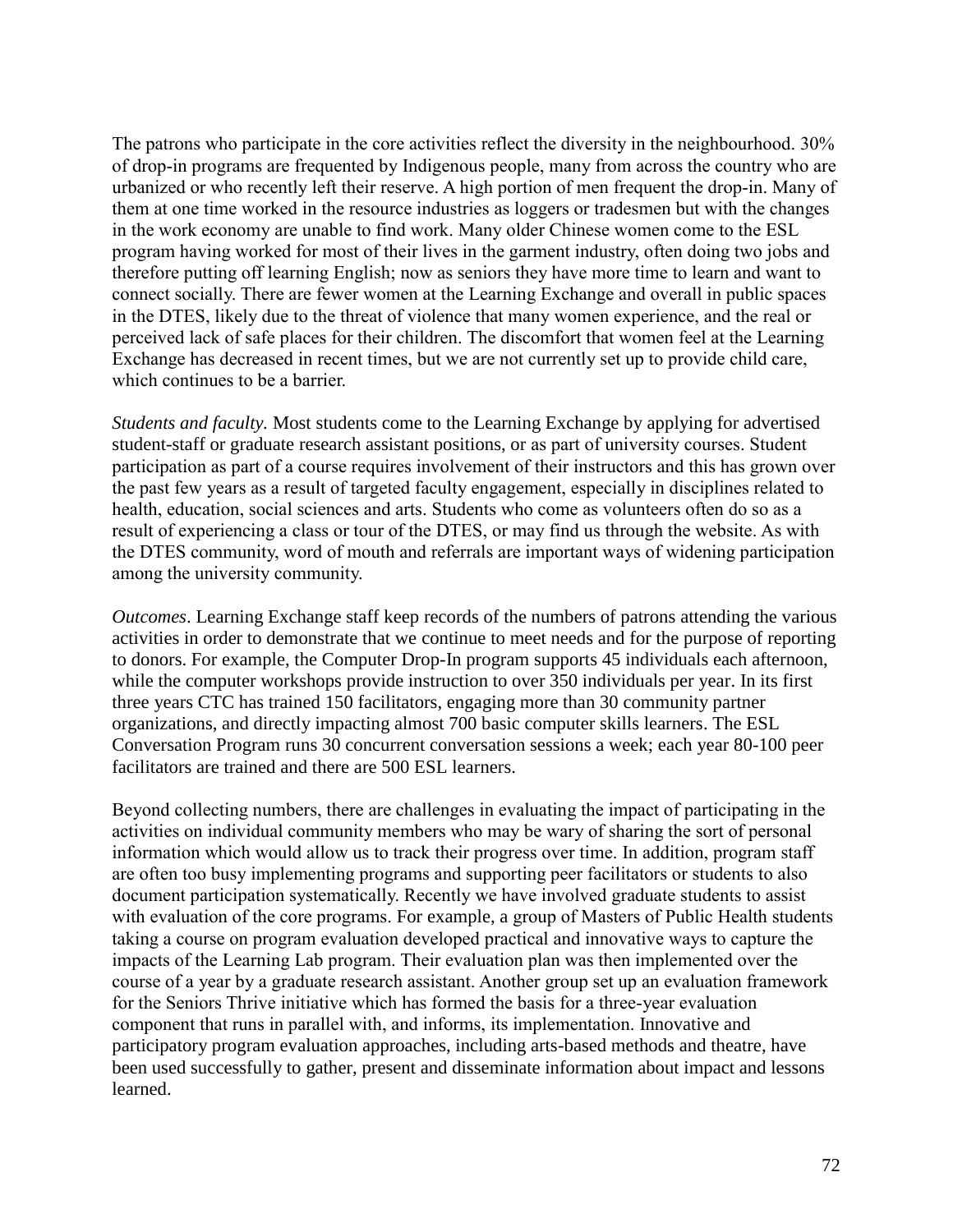Similarly we track student numbers as an indicator that we are meeting a need for experiential learning experiences. In the 2015-16 academic year over 200 students participated in in-depth learning activities and another 250 students participated in one-off learning experiences or as volunteers. We have anecdotal evidence of the impact of these experiences and that students are meeting learning goals through informal and formal feedback sessions, exit interviews, and reflective writing done for course work. In collaboration with a research team from the Faculty of Education, we are about to embark on a more systematic, qualitative study of the student learning experience which will involve interviews, focus groups and a survey.

### **Organizational Structure**

The Learning Exchange Director reports to the UBC Vice-President External who is responsible for a cross-functional, enterprise-wide, portfolio that engages with external stakeholders. The Director has a core team of 6 full-time staff and acts as a managing director, responsible for overall administration, program development, fundraising and community partnerships. An Operations Manager oversees the facility, infrastructure and day-to-day administration; an Operations Assistant plays a pivotal role supporting university and community groups in sharing the space. Each year 8 to 12 student-staff are hired to work alongside the four Coordinators responsible, respectively, for digital literacy, ESL, Learning Lab and student learning activities, with overlapping responsibilities for the drop-in, special events and unit-wide activities.

The Academic Director reports to the UBC Provost and Vice-President, Academic, linking with the academic leadership and individual faculty and their departments. The position also provides supervision to a part-time evaluation specialist and graduate student assistants who support evaluation and community-based research activities at the Learning Exchange.

In 2009, the university provided ongoing core funding to the Learning Exchange in recognition of its contributions to UBC's vision. 80% of the Learning Exchange budget comes from university General Operating Funds, the remainder from donor support for specific initiatives.

#### **Shared Spaces for Learning**

#### Literature Summary

Several bodies of literature underpin our work at the Learning Exchange and contribute to the creation of effective shared spaces for learning. For the purpose of this article, we define shared space as having three components: a physical place, an emotional place and a conceptual arena or intellectual space (Torjman, 2006).

Our philosophy is based on a capacity-building, asset-based community development (ABCD) approach, modelled after John McKnight's work at the Asset-Based Community Development Institute at Northwestern University's Centre for Civic Engagement (www.abcdinstitute.org/).The ABCD approach intentionally focuses on individual and collective strengths, as opposed to deficiencies, in order to build individual capacity and group capacity, including the capacity of students, faculty and researchers at the university. Typically, service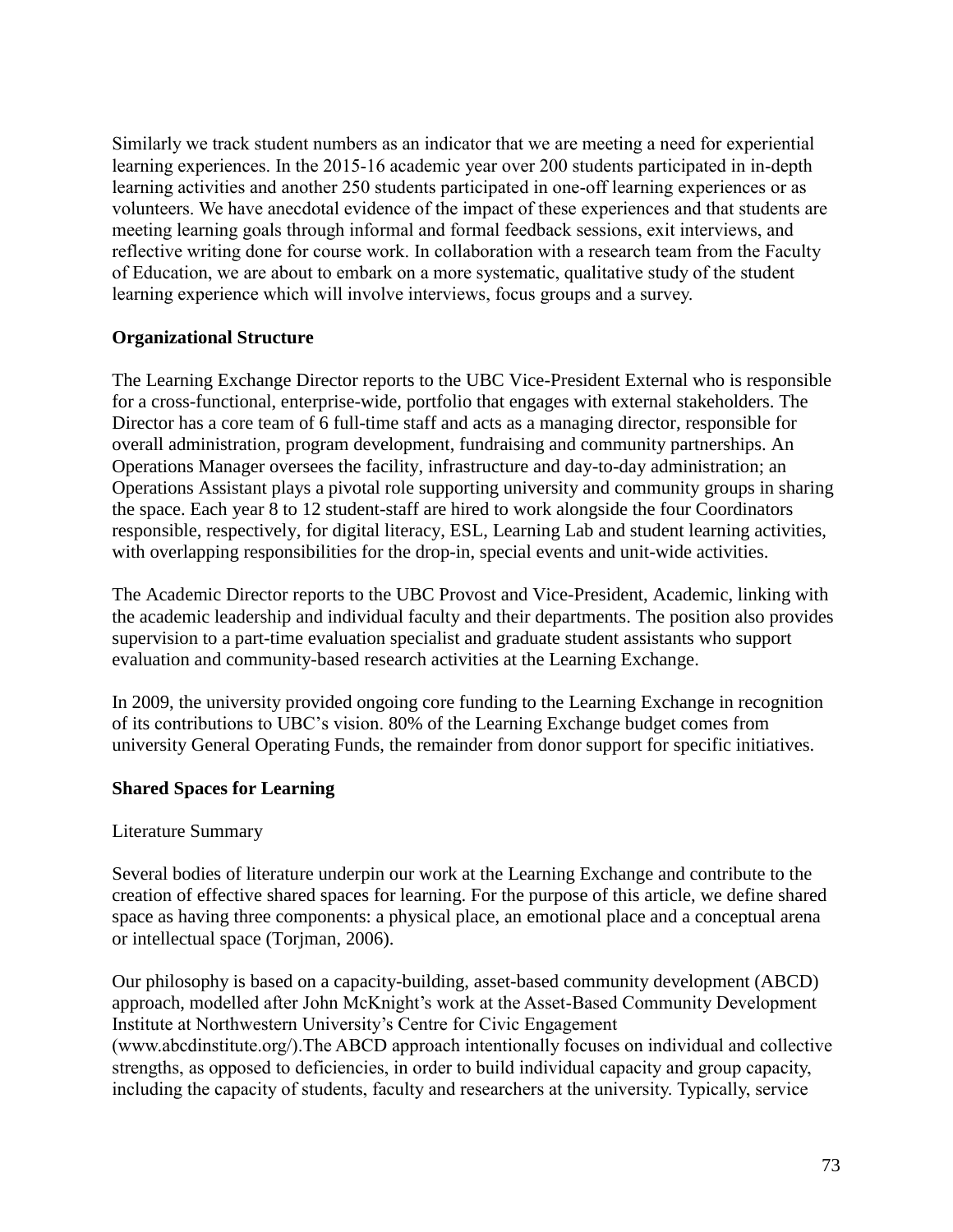organizations have not drawn on the strengths of communities and are more likely to see their role as intervenors, conducting needs assessments and developing programs to bring what is missing. These well-meaning organizations often create unintended outcomes that miss or diminish the things that are going well, and undermine the sense of community competence (McKnight, 1995).

Given its geographic location the Learning Exchange, by definition and through its collaborations with local partners, is a place-based initiative with locally-based programs and activities. Place-based approaches have emerged as a means of addressing seemingly intractable, complex issues like poverty, with its interacting causes, within a local context of unique conditions (Bellefontaine & Wisener, 2011). Placed-based work engages participants and groups from a wide range of sectors and organizations, in an attempt to develop a more coordinated response from multiple actors, in order to affect the roots and effects of the particular issue within its geographic space. The Learning Exchange is an example of what Hart and Wolff (2006) refer to as a university-community partnership rooted in a sense of place and a commitment to engage with issues of locality.

Community engagement presents particular challenges for research-intensive universities. If it is not to be a marginalized activity it needs to be defined not just in ethical or educational terms but must speak to the most fundamental roles of the university in society: discovery and creation of new knowledge (Ostrander, 2004). It also requires new frameworks to help university leaders conceptualize linkages to community in ways that account for institutional complexity, recognize traditional forms of scholarship and foster reciprocal relationships with community partners for mutual benefit (Weerts & Sandman, 2010). In this context the Learning Exchange is a specific model of engagement that, through its staff, fulfils the multiple boundary spanning roles conceptualized by Weerts and Sandman (2010), namely community-based problem solver, technical expert, internal engagement advocate and engagement champion. Its activities not only facilitate shared learning between university and community, but discovery of new knowledge.

The creation of shared spaces for university-community learning is a therefore a form of boundary work in which staff act as brokers between the university and community cultures, and the stereotypes which university and community hold about the other break down as they cross boundaries (Hart & Wolff, 2006). In the context of service learning in higher education, McMillan identifies boundary workers as agents who assist participants make new connections across communities of practice (in this case the university and community), enable coordination and, if experienced, open new possibilities for meaning and therefore learning (McMillan, 2011). Both Hart and Wolff (2006) and McMillan (2011) recommend the use of Wenger's (1998) elaboration of boundary work and 'communities of practice' as a particularly useful conceptual framework for community-university engagement.

#### The Physical Learning Environment

The Learning Exchange has several distinct types of space, each with its own character, which can be summarized as: welcoming spaces for informal drop-in activities (individual or group); classroom spaces for structured group learning; quiet spaces for reflection (individual or group).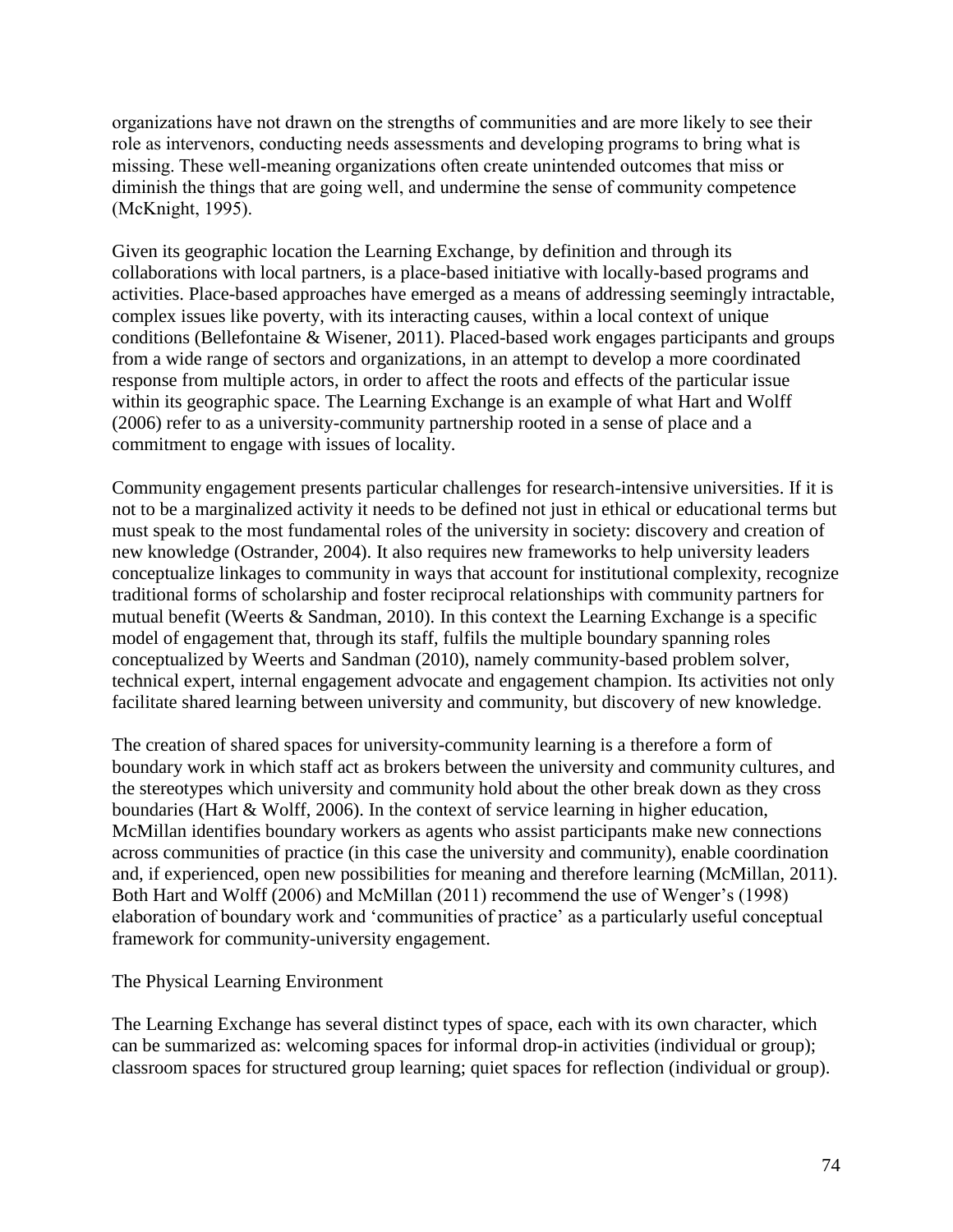The main open space, accessible from the street, provides two valuable amenities for patrons: computers and coffee. Patrons, students and faculty can drop in and just sit on the side lines if they choose. The space has a flexible layout for multi-tasking usage and fosters both active participation (learning by doing) and watching (learning by observation). Computer stations can be moved out to create a large space for performance, knowledge exchange events and community forums. Artefacts that have been produced at the Learning Exchange are displayed on the wall, as well as indigenous art (house-post). A maker space for art and craft work and cultural programming has been created from a converted carport. This serves as a transition space between the alleyway and building interior, which can feel more comfortable for people who live on the streets: the door to the back lane can be kept open to blur the boundary between inside and out. The drop-in area operates as a self-serve space: patrons can sign themselves in and make their own coffee, there is a phone available for anyone to use without asking permission, and patrons can print up to 5 pages a day (though this is not strictly enforced). There is a private washroom instead of the open public washrooms usual in the DTES. People are encouraged to do things for themselves and everyone (staff, students, patrons) uses the same amenities (coffee, washrooms, cleaning materials, etc.) creating a sense of neighbourliness and helping to keep the space clean in high traffic areas.

Classroom spaces for structured learning are accessed by a wide staircase from the drop-in area. There are closed rooms of different sizes, fitted with tables and chairs, intended as spaces for doing things together as a group: intentional learning and co-tasking. Doors to the rooms mean that people cannot move in and out of the spaces so easily as in the drop-in area. The rooms are used for regular programming, including all ESL classes and arts activities. There is an open area in the middle of the floor which is a flexible space, similar to the drop-in.

On the top floor there are two large meeting rooms, offices, work stations, and a kitchen which are open access for staff, but otherwise by invitation. The controlled use of the space and usage protocols allow for more sensitive, quiet, focused or reflective work and bestows more trust on the users. The meeting rooms are used by outside community groups for planning, retreats or research. For example, a research study, The Aboriginal Women's Initiative healing circle, found it to be a safe space, reassuring and conducive to emotional work, away from the hubbub of the street level and drop-in. Office space is also provided to community groups on a time-limited basis. One of the meeting rooms functions as a staff lounge for team-building and staff development activities.

### The Emotional Learning Environment

Physical spaces alone are not enough. Equally important are the relationships, cultures and practices that occur within the space. These arise from our capacity-building, asset-based philosophy, and are articulated in the key values and principles that inform our work and form a foundation for shared understanding (see Table 1).

### **Table 1. Learning Exchange Key Values**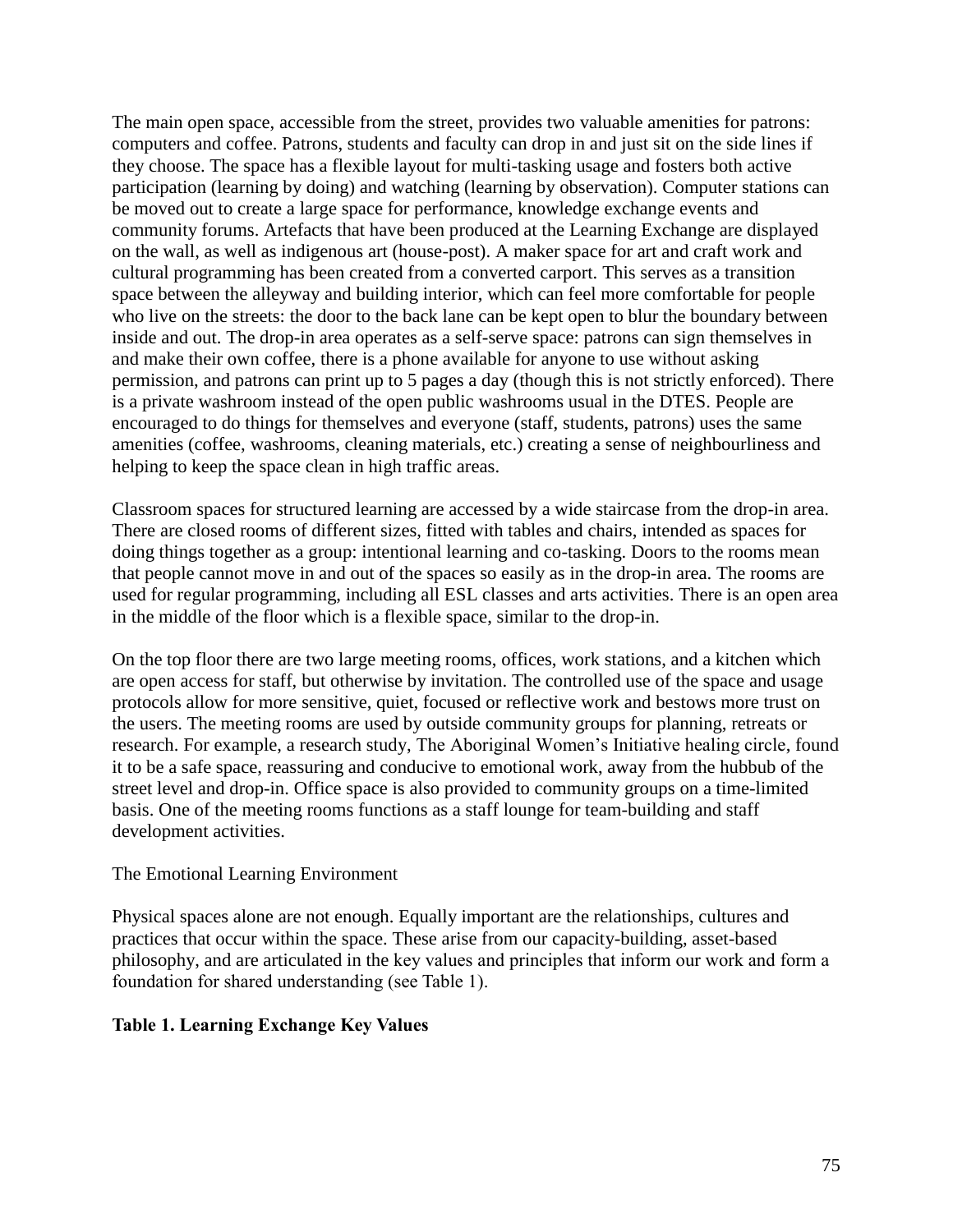**Inclusion:** We welcome all individuals and groups in everything we do. We engage and empower members of the local community and the UBC community to exchange ideas and knowledge.

**Collaboration:** We develop productive relationships and partnerships that are mutually beneficial. We inspire innovation and change by bringing together people with different perspectives.

**Celebration:** We recognize it takes courage to overcome the risks of learning. We celebrate and support every step, large or small, that leads to greater awareness, understanding, and action.

**Learning:** We honour all kinds of knowledge and expertise including lived experience. We foster lifelong learning through reciprocal and experiential opportunities.

**Pragmatism:** We are flexible in creating an environment for people to make concrete, useful differences in their learning and lives.

**Sustainability:** We take a long-term approach to relationships and operations—building capacity for the future while meeting the needs of the present.

Learning Exchange staff are skilled at making everyone welcome and encouraging increasing levels of participation. The terminology used by Learning Exchange staff, students, faculty and volunteers seeks to build more equitable relationships. For example, we use the term 'patron' or 'community member' rather than 'client' which implies a one-way relationship of receiving only. Staff know patrons and students as individuals, and encourage them to take the next step, take a risk, and celebrate successes. They know when a seemingly small step, like just having a conversation, is actually a huge step for a particular individual. Patrons get many chances; if they need to take a break for a few days or weeks they are still welcomed back. In contrast, typical public access programs (e.g. for housing or employment) expect regular attendance, there are penalties for non-compliance and no second chances.

The Intellectual Learning Environment

The shared physical and emotional spaces promote reciprocal learning between patrons and students. Despite the distrust of formal education and the real barriers some patrons face due to low levels of literacy in all its forms, many are very knowledgeable about the community, are well read, and interested in passing on their knowledge. Activities are organized in ways that ensure contributions come from all directions; the university is not positioned as the provider of answers or handouts. Some examples of how patrons and students learn from and with each other include: patrons who are digital literacy facilitators show other community members how to use Word or a useful App; patrons help economics students learn about institutional poverty by sharing their stories and experiences; a graduate student in arts learns from patrons about the use of theatre as an intervention for self-expression, enriching his thesis on theatre as a therapeutic intervention; an undergraduate student assists a new peer facilitator to deliver an ESL session at the start of the program. Multidirectional learning can provide a more thorough picture of the complex issues and possible solutions facing communities. For example, at a legal access forum,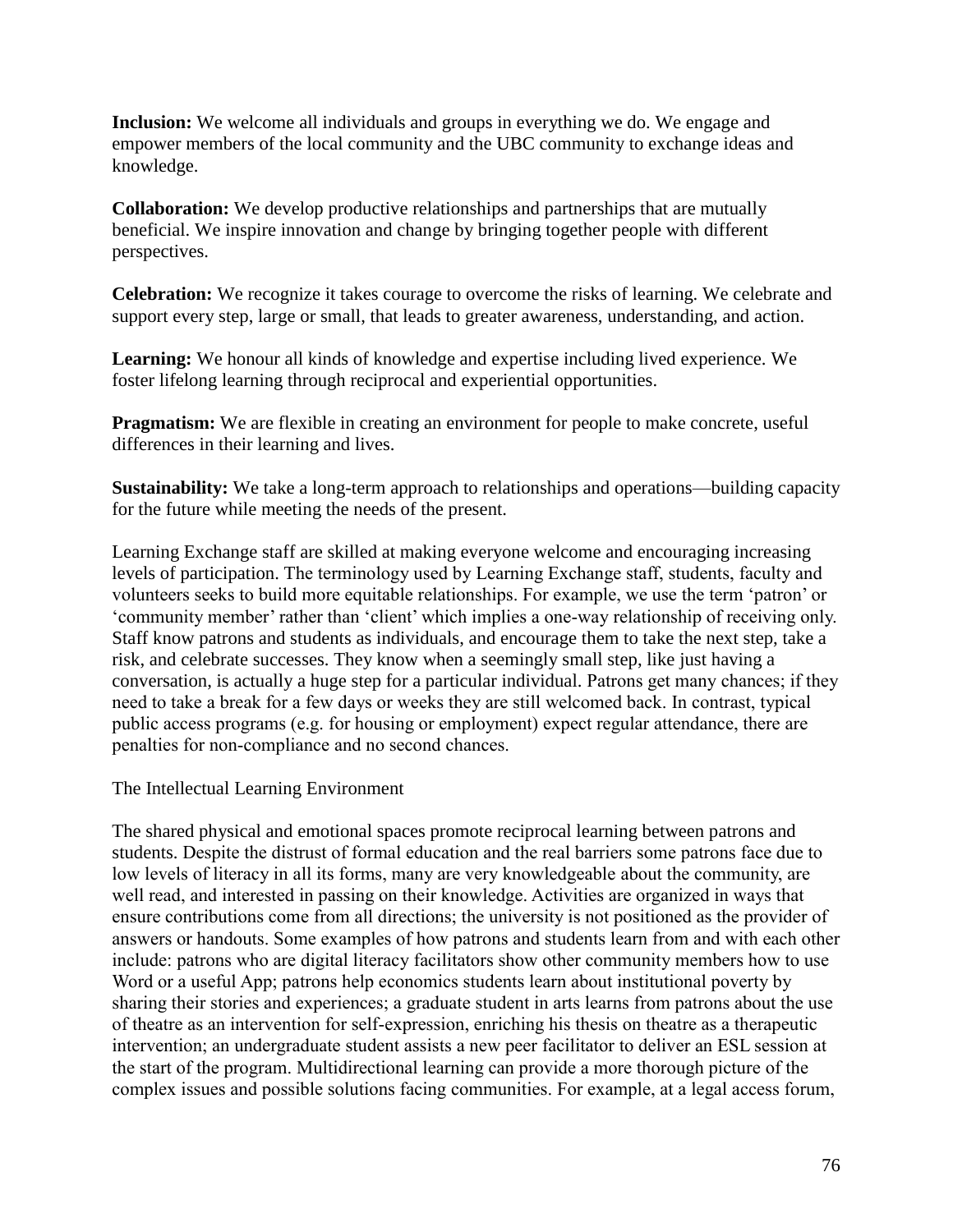university faculty and patrons all increased their understanding of the ways in which the legal system creates barriers, by providing both a studied perspective and a lived one.

## Shared Space as a Community Asset

Beyond the core programming and learning opportunities provided through the university, the Learning Exchange has become a highly valued and trusted part of the DTES community, evident in the number and diversity of groups who collaborate with or work independently in the Learning Exchange space. Use of space includes hosting special events on hot topics such as social justice or collaborations with the DTES Literacy Roundtable. Many arts and cultural groups hold volunteer recognition events, cultural celebrations and board meetings. The City of Vancouver holds community planning meetings on topics ranging from bicycle lane development to community economic development. Orientation materials and mechanisms allow independent usage, after-hours access, and increased ownership of the Learning Exchange space by community organizations such as the Vancouver Asian Heritage Month Society, an arts and culture organization that builds community by sharing and celebrating Asian arts, cultures, and contributions. The Vancouver Native Health Society (VNHS) has used the space to conduct research interviews and has collaborated on knowledge exchange activities to present and dialogue with people in the DTES about the findings of research projects. There are practical reasons they approached us: we are neutral space away from their 'service' environment; we provide free space so they can use their funds to work with the vulnerable community they serve; we can help promote the event and invite our patrons who might not be connected to VNHS.

### Synergies that Happen in Shared Spaces: Two Examples

The Learning Exchange has provided backbone support to the Binner's Project, a local, grassroots movement that works to promote and destigmatize informal recycling done by binners (street-level waste recyclers who collect cans and bottles) and improve their economic opportunities. In 2014, Binners participated in the Coffee Cup Revolution, one of the events to mark the Learning Exchange's  $15<sup>th</sup>$  Anniversary, recycling thousands of discarded coffee cups in return for a deposit to draw attention to paper cup waste. The event led to a more engaged partnership with the Binners Project. Binners initially used the carport and over time moved into other spaces within the Learning Exchange facility. Graduate students in Population Health, and undergraduate students in Social Work, Urban Ethnography and Economics have contributed as part of their course work and as volunteers with support from the Learning Exchange.

Urban Core is a longstanding association made up of over 40 active agencies and over 100 member organizations dedicated to improving life for some of the most vulnerable citizens in the DTES. The Learning Exchange is an active member of Urban Core and has facilitated community-based research, participated on committee projects and events, co-chaired meetings, and helped to connect to and facilitate student projects on critical issues, on behalf of both Urban Core and its member organizations. For example, the Learning Exchange engaged and supervised a graduate student research project to map the income-generating activities of local organizations (Pilarinos, 2015), paving the way for more interest in students being active participants in Urban Core's work.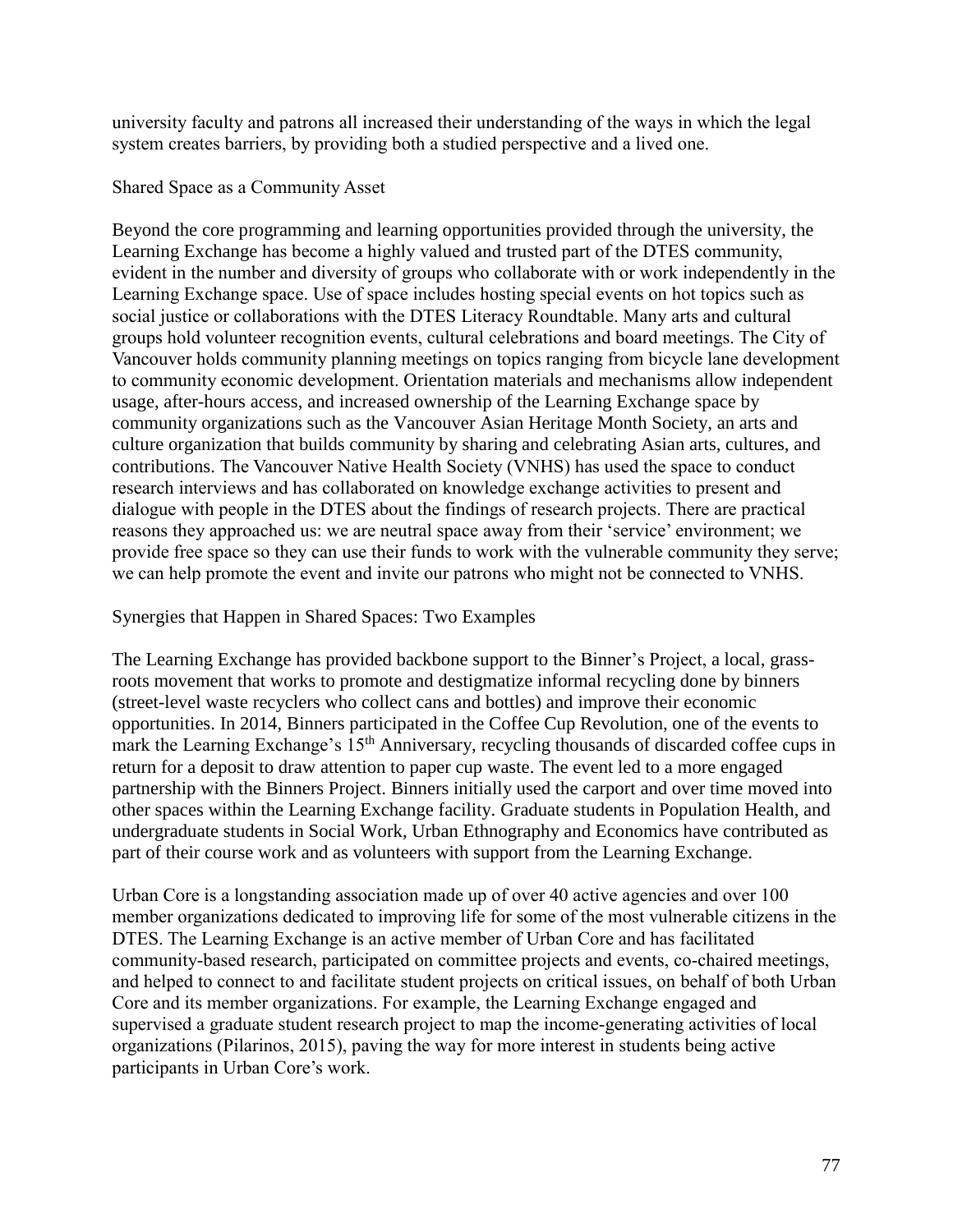### **Discussion – Lessons Learned**

### The Physical Space

A variety of shared spaces, formal and informal, individual and group, allow for different levels of commitment or readiness for engaging in a heterogeneous community. Unlike the usual places in the area frequented by patrons, the physical space affords privacy (e.g. washrooms). The selfserve model, based on an expectation that people can manage themselves, is in contrast to many other agencies in the DTES where service users have to wait in line. The result has been to promote a sense of respect for and shared ownership of the space, which in turn leads to greater communal responsibility for what happens in the space.

We have found that the way space is configured is important: small changes can make a big difference to behaviour. As an example, the computers in the drop-in area were originally arranged in one long line on each wall with space in between. People had their backs to the room so no-one could see their faces. Staff were not able to see what the patrons were feeling, but they could see what was on the screen, which left people exposed. When the computer space was reconfigured into islands of three computer stations, people were in proximity in a shared space, but not so close that they felt unsafe. People (patrons, students and staff) can now choose to connect or not. In another example, relocating a course, the Urban Ethnographic Field School, from the university campus to the Learning Exchange resulted in increased interactions among students, and between students and patrons, which in turn led to a greater quality in their reflective essays.

Divisions in the DTES community are deep and there need to be ongoing efforts to bring people together. For example, there are two distinct populations of patrons who participate in activities in the drop-in at street level and in the more structured classes on the second floor. We have needed to develop strategies to overcome the divide and create deliberate linkages between the spaces. These include rotating staff meetings through the different spaces, integrated training of facilitators who lead the different learning activities, and putting on events that appeal to both groups, including field trips which take people out of the space and their usual routines. Students also create important links between the spaces.

#### Emotional Environment

Personal relationships are fundamental to the successful use of shared spaces for learning but require careful attention to managing boundaries. Students who work or volunteer are provided with orientations that include boundary training. We have found this to be especially important to ensure female students can develop and maintain healthy relationships with the mainly male drop-in population. Staff expertise in supporting different learners in the space is key, but the work can be challenging and demanding. Attention is paid to staff well-being and the creation of a supportive staff environment, including frequent check-ins and debriefs. Team building activities include deliberate meetings, such as weekly huddles, program-specific retreats, 'Lunch and Learn' sharing of work in progress or the results of projects, and mental health and wellbeing workshops led by staff. These latter led to the identification of the need for planned social occasions outside of work as well as more spontaneous celebrations of work-related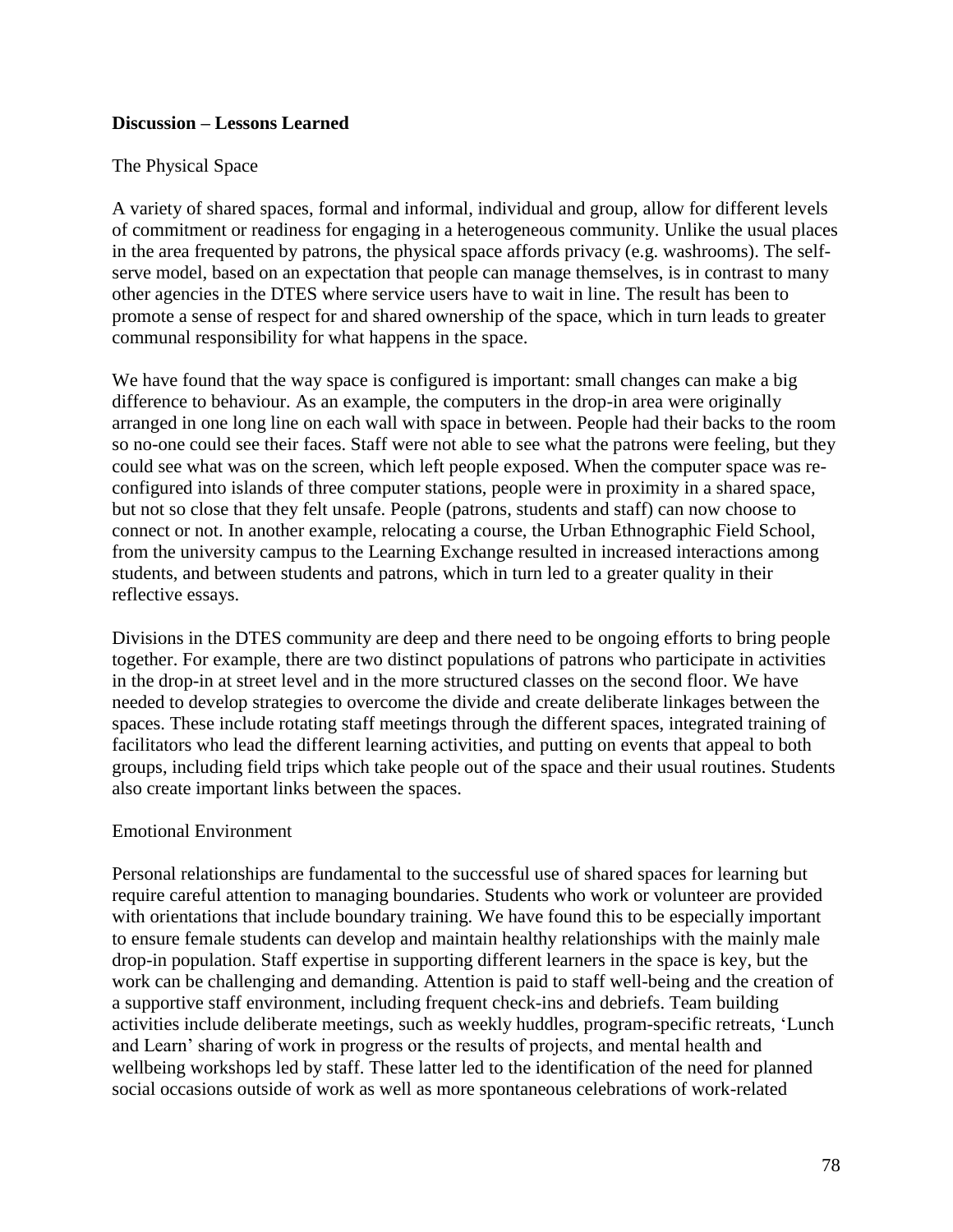achievements or birthdays. The success of these activities in providing a supportive work environment is demonstrated by low staff turnover and the desire of many student-staff to apply for new positions after their initial appointment ends.

Working from values and principles has proved to be more successful than having rules. At one stage in the Learning Exchange history rules were posted on the wall, which gave the wrong impression of the place as an old-fashioned school environment. They have been replaced by staff talking to people about problems, referring to values and norms rather than rules. Staff are able to unobtrusively monitor what is happening in the space at all times and can intervene in a low-key manner if needed.

### Intellectual Environment

Education is the common goal that brings people together, and the Learning Exchange promotes both learning of the head and of the heart, in itself a form of shared space. People in the community want to be critical thinkers and intellectually stimulated; students and academics want to be touched by the heart. The heart brings people together, highlighting the importance of creative approaches to shared learning.

Probably one of the most important results of shared spaces for learning exchanges has been the demystifying of others which occurs through working and learning alongside strangers. We find that patrons, students and faculty are surprised by the unusual mix of people at the Learning Exchange, disrupting expectations, including the assumptions they have about a university space in the community. Students comment that they start to think more critically about commonlyheld assumptions about the DTES and issues such as poverty, housing and health.

Shared learning leads to transformative learning. As patrons make the transition from being learners to being facilitators of other's learning, they gain transferable skills, confidence and a sense of self-worth. We also have numerous examples from students of the profound impact of their experiences at the Learning Exchange. One of the consistent themes is how the concepts they hear about at the university become real when they see them enacted. For example, social work students taught in the classroom about 'meeting people where they're at' have discovered what that looks like in practice, the meaning and the complexities. A graduate student in Education discovered insights into her position as a participant researcher and about the difference between 'promising practices' and 'best practices'. Other students speak to the impact on their personal lives or career aspirations. We see many students dispirited by their university experience who re-discover their passions and motivations to learn through their learning exchanges.

### Implications of a University-Community Shared Space

We have discovered several consequences of the fact that the Learning Exchange is a university space in the community, some of them unexpected. Our location in the heart of the community not only provides a different learning environment to the campus, but breaks down traditional university silos. Students from different disciplines who would not normally interact (including medicine, social work, economics, sociology, counseling psychology and education) are able to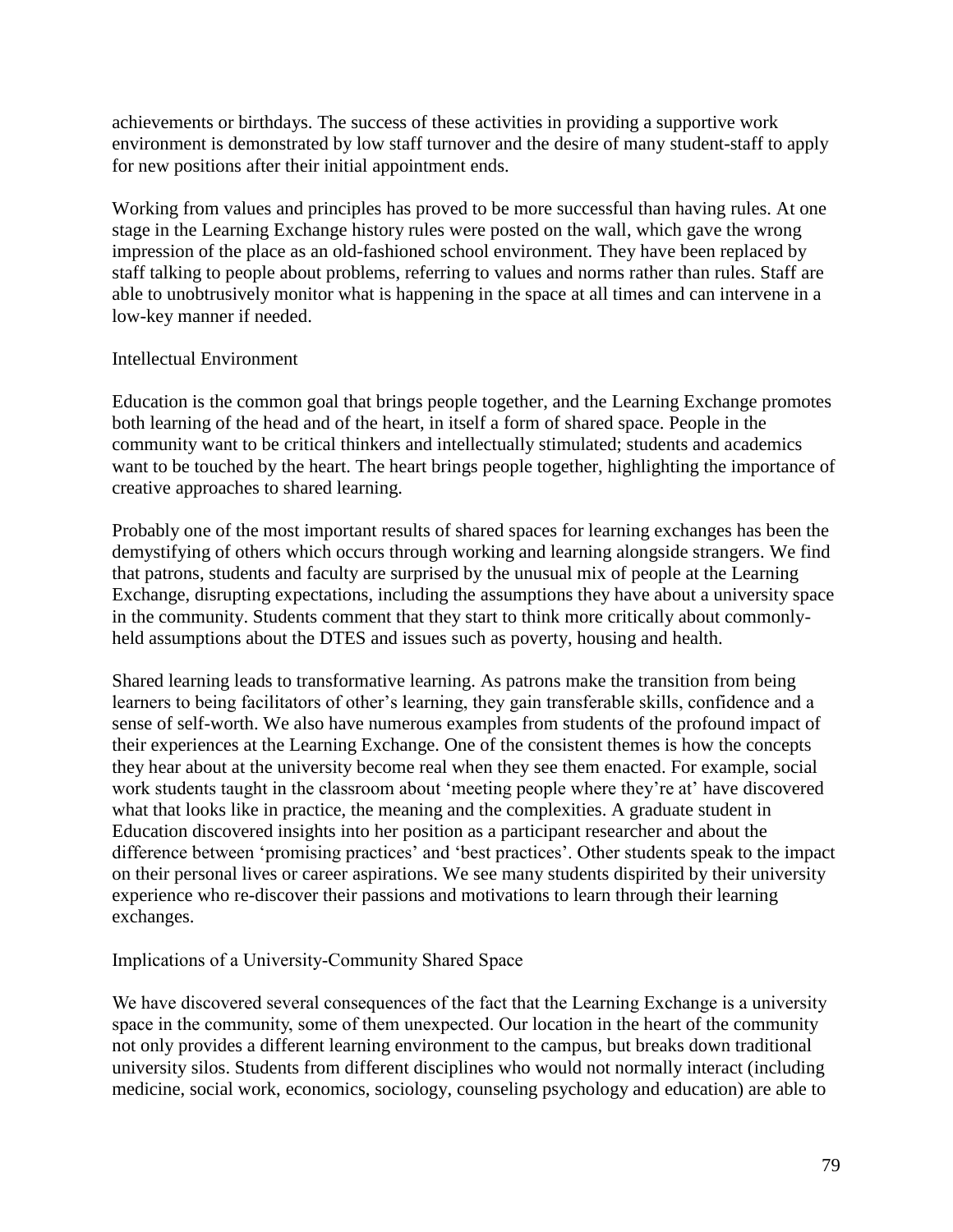share learning, for example, through the 'Lunch and Learn' sessions, work together on projects such as the development of an ethnodrama, and are encouraged to support each other by assisting with orientations and boundary training. Graduate and undergraduate students move out of their usual hierarchical (teaching assistant – learner) relationships. Because the Learning Exchange staff are university employees, they have the needs of students in mind and can provide a supportive environment for students who might feel uncomfortable in the neighbourhood. They are able to match students with activities or groups that provide a learning experience yet ensure that the scales do not tip too far away from the goals and interests of patrons. They are also able to support community-based experiential learning in agencies in the DTES which are stretched to provide their basic services and would not otherwise have the capacity to accommodate students.

We are also able to provide support for faculty through providing space and equipment for classes and research, and connections to organizations in the DTES, for student placements and projects. We provide tours and workshops on the DTES for international programs at UBC trying to educate students about Vancouver beyond the tourist perspective, for example students in a Teaching English as a Second Language exchange program between the Faculty of Education and Ritsumeikan University in Japan. As a non-traditional learning environment we provide faculty with a place to expand their range of teaching skills with learners other than university students. Similarly students from the Faculty of Education Teacher Education program are placed at the Learning Exchange for their Community Field Experience course that provides beginning teachers with an enriched awareness and expanded understanding of the diverse settings in which education occurs. As a university we are seen to lend some 'positive distance' that government agencies, health authorities, or social service providers cannot. Being part of a university means we tolerate varying points of view in the pursuit of knowledge, important in the context of an environment that has many divisions. We are able to bring people together who might not otherwise connect.

#### Boundary Spanning - Making Shared Spaces Work

The Learning Exchange is both part of the DTES community and part of the University community, and aims to be a change maker in both places. Learning Exchange staff act as brokers between the university and community cultures. For example, the need to change the discourse at the university about the DTES, and the need to change the discourse about the university in the DTES, positions the Learning Exchange in the role of cultural broker, translating the interests, ways of working and cultures. Our processes and policies need to be democratic, nimble, flexible, pragmatic and adaptive, in contrast to the university culture which is hierarchical and bureaucratic. The language we use in our communication needs to speak to both academic and community audiences.

Creating effective shared spaces requires a lot of balancing to manage the many tensions of working at the boundary between university and community. We have found a need to monitor the ratio of patrons and students so that we do not overwhelm community members and upset the delicate balance we are trying to maintain. We need to relate both to those who talk about social justice and advocacy (often in the university) and the activists (the doers in the community). We need to manage the power dynamics, and the balance between academic activity and community relationships. We need to create spaces for different ways of knowing and thinking about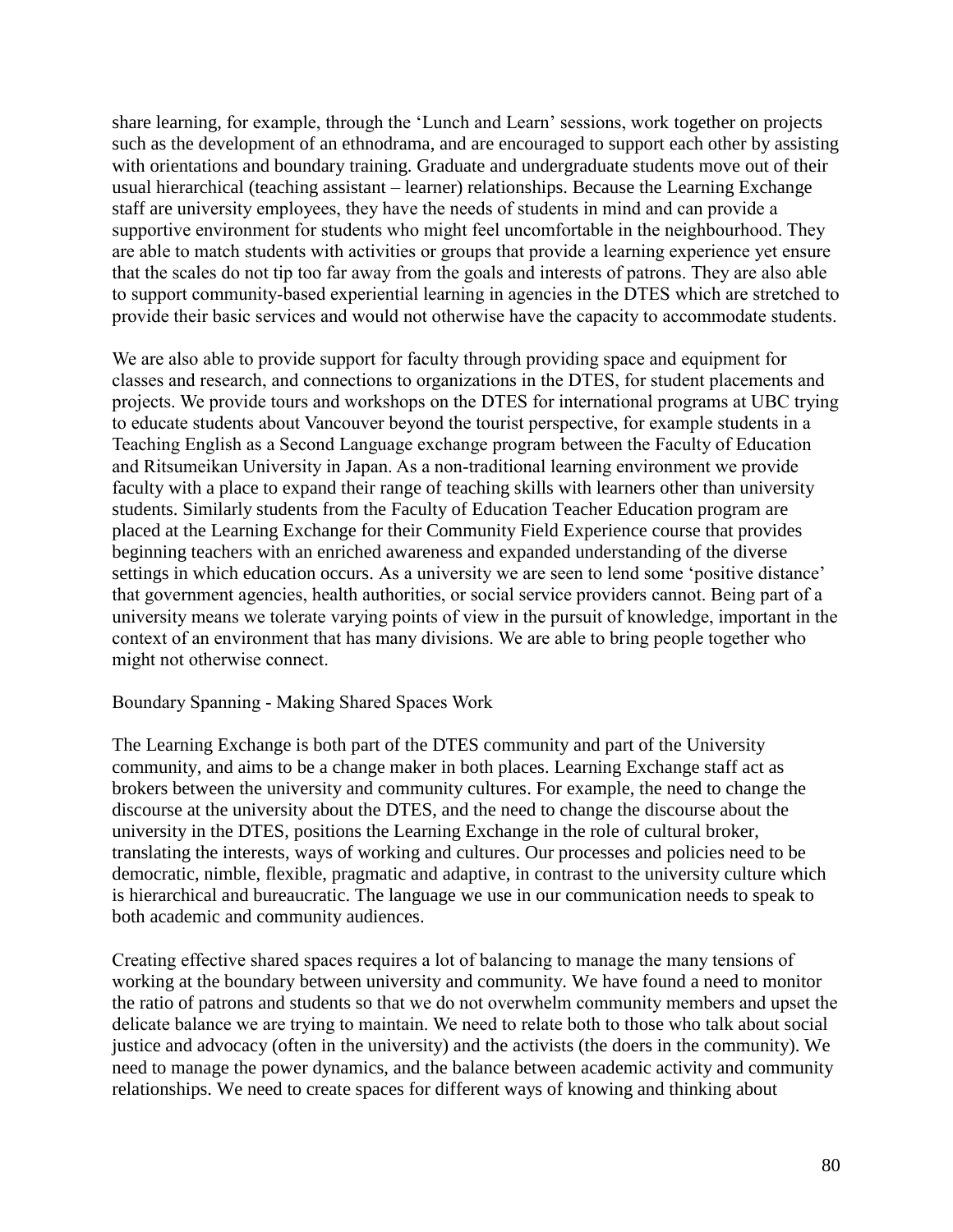knowledge and learning in academia and the community. We need to balance control versus messiness to create a learning environment rather than a free-for-all. We need to juggle the ongoing tension between the community rhythm and academic rhythm, between being available and open to the public while finding time for the reflection that adds the scholarly depth to our work.

## **The Future**

Property development and gentrification, the need to increase income-generating activities, food security and environmental concerns, and other local, national and international concerns, mean that we need to continue to be responsive to the changing landscape of the DTES. In addition to adapting and sustaining our current shared spaces for learning, an increasingly important aspect of our work is to create shared spaces for research and scholarship. We believe that it is important for the Learning Exchange to connect community engagement to knowledge creation to normalize, institutionalize and thus sustain UBC's commitment to the DTES.

The City of Vancouver recently embarked on a community-driven process to develop an area plan that has resulted in the identification of a number of priorities including improvements to well-being, places, community economic development, and arts and culture (City of Vancouver, 2015). The plan also articulates a need for more shared spaces where residents are connected and engaged, including areas where neighbours can access green spaces, maker spaces and public realm spaces that include the area's most vulnerable populations. We expect this recognition of the importance of shared spaces to lead to further opportunities for collaboration between the Learning Exchange, the DTES and the City of Vancouver.

### **Conclusion**

The Learning Exchange offers three types of shared spaces: physical, emotional and intellectual. It provides a clean, accessible building in the heart of the inner city with a variety of spaces for the university and the community. It provides a safe and welcoming space that promotes a sense of belonging to a diverse set of users. It provides an intellectual space based on a common vision, shared values and goals that focuses on learning not service provision, encouraging the sharing of different forms knowledge, and the co-creation of new knowledge.

### **References**

Anon (2010). *The Vancouver Agreement. 2020-2010 highlights*. Government of Canada, Government of British Columbia, City of Vancouver. Retrieved from http://www.vancouveragreement.ca/wp-content/uploads/VA2010\_Report\_0810\_15.pdf.

Bellefontaine, T. & Wisener, R. (2011). The evaluation of place-based approaches: questions for further research. Ottowa, ON, Canada: Policy Horizons Canada, Government of Canada. Retrieved from http://www.horizons.gc.ca/sites/default/files/Publication-altformat/2011\_0074\_evaluationpb\_e.pdf.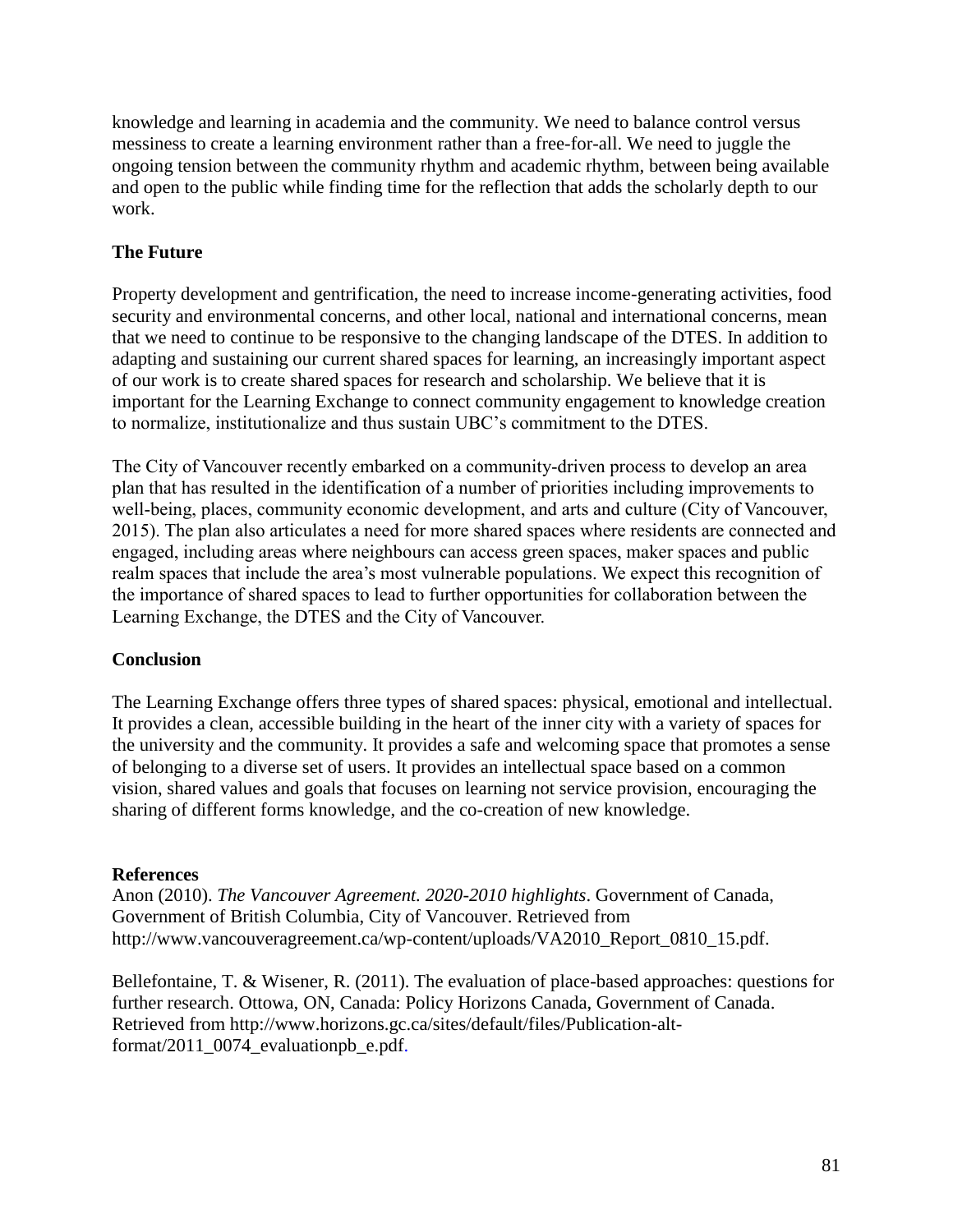City of Vancouver. (2013). *Downtown Eastside Local Area Profile*. Vancouver, BC: City of Vancouver. Canada. Retrieved from http://vancouver.ca/files/cov/profile-dtes-local-area-2013.pdf.

City of Vancouver. (2015). *Downtown Eastside Plan.* City of Vancouver, Vancouver, BC, Canada. Retrieved from http://vancouver.ca/files/cov/downtown-eastside-plan.pdf.

Drucker, P. F. (1994). The age of social transformation. *Atlantic Monthly, 274*(5): 53-80.

Hart, A., & Wolff, D. (2006). Developing local 'communities of practice' through local community-university partnerships. *Planning Research and Practice, 21*: 121-138. [http://dx.doi.org/10.1080/02697450600901616.](http://dx.doi.org/10.1080/02697450600901616)

Hasson, S., & Ley, D. (1994). The Downtown Eastside: 'one hundred years of struggle'. In: *Neighbourhood organizations and the welfare state*. Toronto, Canada: University of Toronto Press, pp. 172-204.

McKnight, J. (1995). *The careless society: community and its counterfeits*. New York, NY: Basic Books.

McMillan, J. (2011). What happens when the university meets the community? Service learning, boundary work and boundary workers. *Teaching in Higher Education, 16*(5): 553-564. [http://dx.doi.org/10.1080/13562517.2011.580839.](http://dx.doi.org/10.1080/13562517.2011.580839)

Ostrander, S. (2004). Democracy, civic participation and the university: a comparative study of civic engagement on five campuses. *Nonprofit and Voluntary Sector Quarterly, 33*(1): 74-93. [http://dx.doi.org/10.1177/0899764003260588.](http://dx.doi.org/10.1177/0899764003260588)

Pilarinos, A. (2015). DTES information hub survey project. Retrieved from http://ledlab.ca/wp-content/uploads/2015/11/DTES-Information-Hub-Survey-Project-Full-Report\_branded.compressed1.pdf.

Torjman, S. (2006). *Shared space: The communities agenda*. Retrieved from http://www.caledoninst.org/Publications/PDF/603ENG.pdf.

University of British Columbia (2009). *Place and Promise: The UBC Plan*. Retrieved from http://strategicplan.ubc.ca/files/2009/11/UBC-PP-Layout-Aug2012.pdf.

Weerts, D. J., & Sandmann, L. R. (2010). Community engagement and boundary-spanning roles at research universities. *Journal of Higher Education, 81*(6): 702-727.

Wenger, E. (1998). *Communities of practice: learning, meaning and identity*. Cambridge, UK: Cambridge University Press. [http://dx.doi.org/10.1017/CBO9780511803932.](http://dx.doi.org/10.1017/CBO9780511803932)

Woolford, A. (2001). Tainted space: Representations of injection drug-use and HIV/AIDS in Vancouver's Downtown Eastside. *BC Studies, 129*, 27-50.